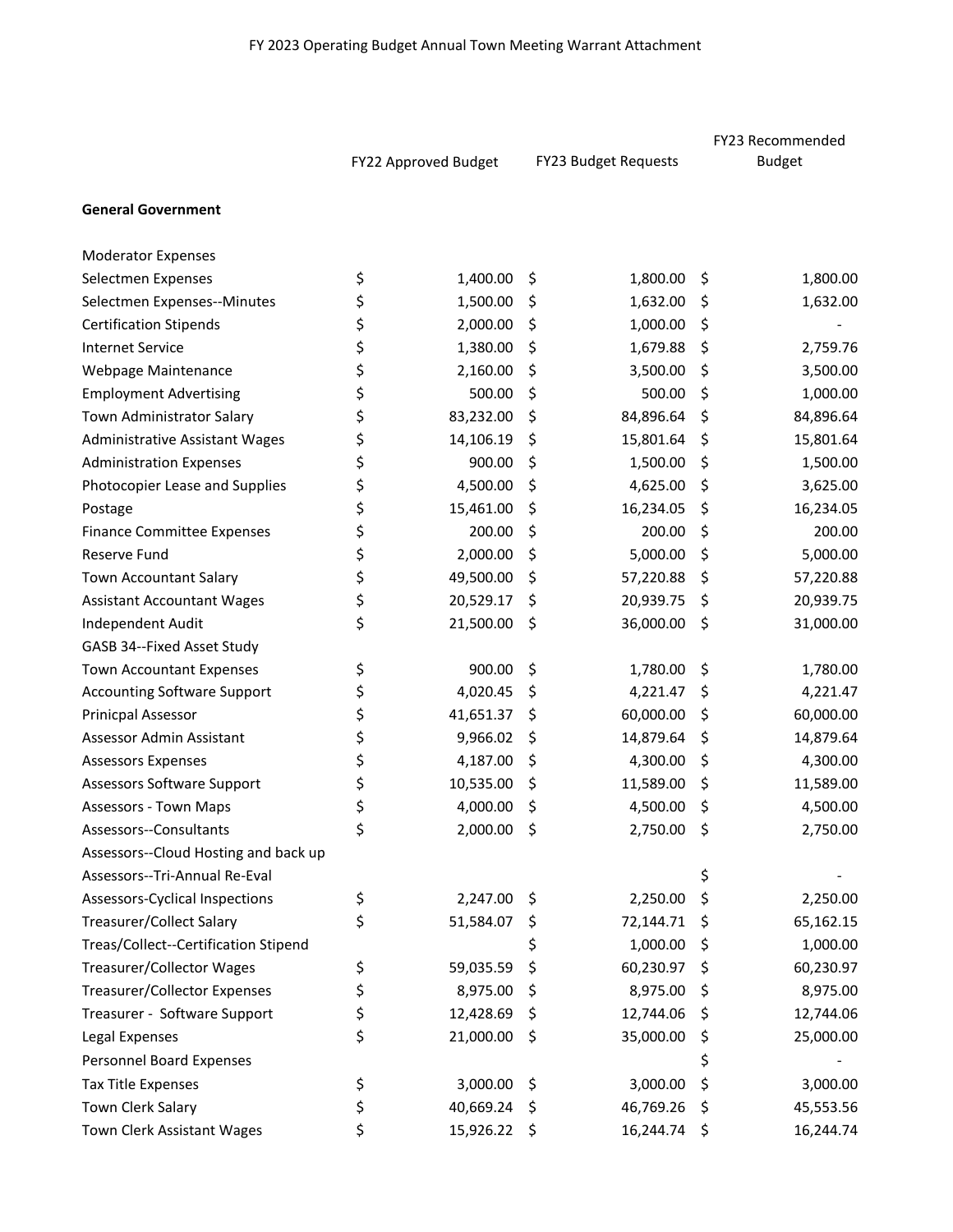| Town Clerk Expenses                       | \$<br>1,500.00      | \$  | 1,500.00      | \$  | 1,500.00   |
|-------------------------------------------|---------------------|-----|---------------|-----|------------|
| Election/Registration Wages               | \$<br>4,500.00      | \$  | 4,590.00      | \$  | 5,290.00   |
| <b>Election/Registration Expenses</b>     | \$<br>11,500.00     | \$  | 11,500.00     | \$  | 11,500.00  |
| <b>Conservation Commission Expenses</b>   | \$<br>5,000.00      | \$  | 5,000.00      | \$  | 5,000.00   |
| <b>Conservation Commission Wages</b>      |                     | \$  | 19,292.00     | \$  |            |
| <b>Conservation Commission Agent</b>      |                     |     |               |     |            |
| Open Space Committee Expenses             |                     |     |               |     | \$500      |
| <b>Planning Board Expenses</b>            |                     | \$  | 15,000.00     | \$  |            |
| Planning Board (Revolving Fund)           |                     |     |               | \$  |            |
| Pioneer Valley Planning Commission        | \$<br>1,006.48      | \$  | 1,031.64      | \$  | 1,108.58   |
| <b>Barnes Aquifer Committee</b>           |                     |     |               | \$  |            |
| Peg Programming                           | \$<br>68,000.00     | \$  | 67,000.00     | \$  | 67,000.00  |
| Zoning Board Clerical Wages               |                     |     |               | \$  |            |
| <b>Agriculture Commission</b>             |                     |     |               | \$  |            |
| Hamp Council of Gov'ts                    |                     |     |               |     |            |
| Town Hall Custodial Wages                 | \$<br>9,372.96      | -\$ | 9,560.42      | \$  | 9,560.42   |
| Town Hall Custodial Expenses              |                     |     |               | \$  |            |
| Larabee Custodial Expenses                |                     |     |               |     |            |
| Telephone                                 | \$<br>7,800.00      | \$  | 5,850.00      | \$  | 5,850.00   |
| Gas and Electric (fmr police build)       |                     |     |               | \$  |            |
| Gas and Electric -Town Hall               | \$<br>24,362.00     | \$  | 26,798.20     | \$  | 26,798.20  |
| Building Expenses (fmr police build)      |                     |     |               | \$  |            |
| Town Hall Bldg Expenses                   | \$<br>25,168.39     | \$  | 26,668.39     | \$  | 26,668.39  |
| Town Report                               | \$<br>500.00        | \$  | 500.00        | \$  | 500.00     |
| Technology - Equipment                    | \$<br>11,500.00     | \$  | 11,500.00     | \$  | 8,300.00   |
| <b>Technology - Services</b>              | \$<br>11,500.00     | \$  | 15,660.00     | \$  | 15,660.00  |
| <b>Emergency Management Expenses</b>      | \$<br>750.00        | \$  | 750.00        | \$  | 750.00     |
| <b>Emergency Management</b>               | \$<br>6,000.00      |     |               |     |            |
| Reverse 911 System                        | \$<br>4,192.50      | \$  | 4,192.50      | \$  | 4,192.50   |
| <b>TOTAL</b>                              | \$<br>705,646.34 \$ |     | 841,301.84 \$ |     | 781,468.40 |
| <b>Public Safety</b>                      |                     |     |               |     |            |
| Police Chief's Salary                     | \$<br>109,741.00    | -\$ | 112,286.29    | \$. | 112,286.29 |
| Police Chief Incentive (Quinn Bill)       |                     |     |               | \$  |            |
| <b>Police Department Wages</b>            | \$<br>638,654.15    | \$  | 661,993.73    | \$  | 661,993.73 |
| Police Incentive (Quinn Bill)             | \$<br>38,932.96     | S   | 44,166.69     | \$  | 44,166.69  |
| Police Dept Overtime                      | \$<br>66,246.93     | \$  | 79,607.88     | \$  | 79,658.14  |
| Police Admin                              |                     |     |               |     |            |
| Police Dept Expenses                      | \$<br>58,837.00     | \$  | 68,556.28     | \$  | 68,556.28  |
| Police Equipment Maintenance              | \$<br>21,000.00     | Ş   | 30,995.00     | Ş   | 30,995.00  |
| Regional Lockup Assessment                | \$<br>5,502.00      | \$, |               | \$  |            |
| <b>Police Department Building Expense</b> | \$<br>15,775.00     | Ş   | 18,632.44     | \$  | 18,632.44  |
| <b>Building Custodial Wages</b>           | \$<br>4,687.00      | \$  | 4,780.74      | \$  | 4,780.74   |
| D.A.R.E. Program                          | \$                  | \$  |               | \$  |            |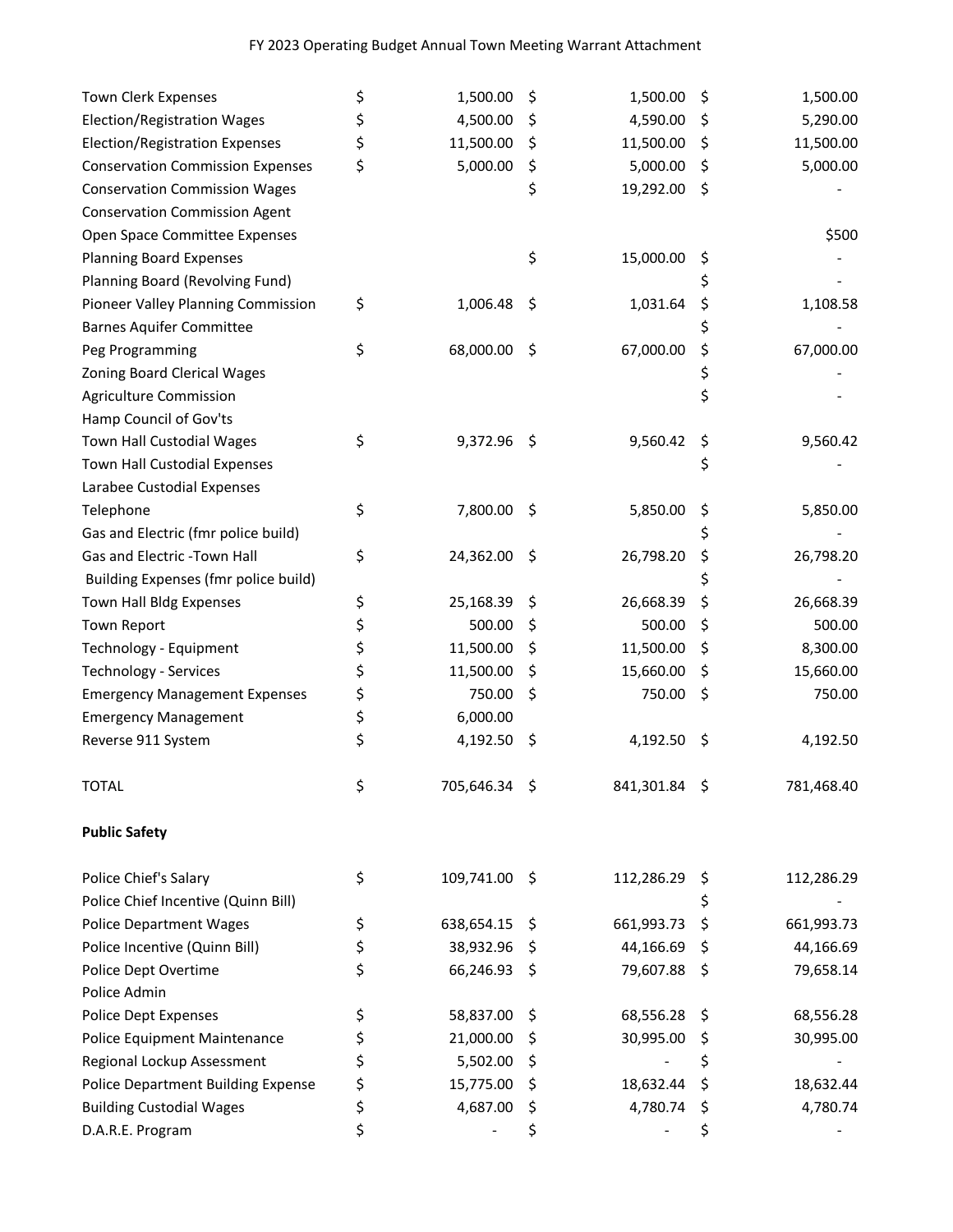| <b>Communications Expenses</b><br>\$<br>9,009.00<br>\$<br>9,213.00<br>\$<br>9,213.00<br>\$<br>93,600.00<br>101,592.00<br>\$<br>101,592.00<br>Fire Chief's Salary<br>Ş<br>\$<br>6,000.00<br><b>EMD Salary</b><br>\$<br>6,250.00<br>\$<br>\$<br>\$<br>\$<br>Administrative Aide<br>\$<br>231,920.97<br>266,067.39<br><b>Fire Department Wages</b><br>\$<br>\$<br>146,175.57<br>\$<br>26,100.00<br>26,100.00<br>Fire Department Expenses<br>26,100.00<br>\$<br>Ş<br>\$<br>Fire Truck Maintenance<br>\$<br>\$<br>\$<br>11,900.00<br>\$<br>Fire Department Building Expenses<br>\$<br>11,900.00<br>11,900.00<br>\$<br>Fire Expense Turn out Gear<br>12,000.00<br>12,000.00<br>12,000.00<br>\$<br>Ş<br><b>Medical IV Pumps</b><br>\$<br>\$<br>6,250.00<br>6,250.00<br><b>EMT Standby</b><br>\$<br>6,250.00<br>\$<br>220,776.97<br>366,076.33<br><b>EMT Wages</b><br>254,700.51<br>\$<br>Ş<br>\$<br>7,000.00<br>\$<br><b>Ambulance Billing</b><br>8,000.00<br>8,000.00<br>\$<br>\$<br><b>EMT Licensing and Certification</b><br>2,500.00<br>2,500.00<br>\$<br>2,500.00<br>\$<br>\$<br>40,000.00<br>\$<br>Ambulance/EMS Expenses<br>44,000.00<br>44,000.00<br>\$<br>\$<br>Ambulance Maintenance<br>\$<br>\$<br>\$<br><b>Building Inspector Salary</b><br>53,824.00<br>\$<br>54,900.00<br>54,900.48<br><b>Building Inspector Clerical Wages</b><br>\$<br>\$<br><b>Building Inspection Expenses</b><br>4,890.00<br>\$<br>4,890.00<br>4,890.00<br>\$<br>800.00<br>800.00<br>\$<br>800.00<br><b>Builing Inspector Alternate</b><br>\$<br>\$<br>1,000.00<br>1,000.00<br>1,000.00<br>Gas/Plumbing Expenses<br>\$<br>\$<br>\$<br><b>E-Permiting Software</b><br>4,000.00<br>4,000.00<br>\$<br>4,000.00<br>\$<br>\$<br>1,935,957.45<br>2,092,577.40<br>2,077,862.14<br><b>TOTAL</b><br>-\$<br>-\$<br><b>Education</b><br>4,866,225.10<br>5,040,540.00<br><b>Elementary School</b><br>\$,<br>5,040,540.00<br>\$<br>Ş<br><b>School Choice Tuition</b><br>\$<br>Ş<br>\$<br>Local School Transportation<br>311,725.00 \$<br>\$<br>327,311.00<br>327,311.25<br>\$<br><b>Charter School Tuition</b><br>\$<br>\$<br><b>Vocational Tuition</b><br>1,094,100.00<br>1,381,108.33<br>\$<br>1,220,348.00<br>\$<br>\$<br><b>Vocational Transportation</b><br>68,041.00<br>\$<br>68,041.00<br>\$<br>68,041.00<br>\$<br>Hampshire Regional Operating<br>5,380,742.00<br>5,477,448.00<br>\$<br>5,477,448.00<br>\$<br>Hampshire Regional Capital<br>\$<br>11,720,833.10 \$<br>12,294,448.58 \$<br><b>TOTAL</b><br>12,133,688.00<br><b>Public Works</b><br>\$<br>Highway Superintendent's Salary<br>77,853.13<br>97,529.90<br>97,529.90<br>\$<br>\$<br>\$<br>Admin Assistant Highway<br>23,698.80<br>20,498.94<br>\$<br>20,498.94<br>\$.<br>\$<br><b>General Highway Wages</b><br>225,162.90<br>232,599.60<br>\$<br>232,599.60<br>\$<br>\$<br><b>General Highway Expenses</b><br>148,621.85<br>189,125.00<br>\$<br>148,621.85<br>\$ | <b>Communications Wages</b> | \$<br>245,010.47 | \$<br>257,395.45 | \$<br>257,395.45 |
|---------------------------------------------------------------------------------------------------------------------------------------------------------------------------------------------------------------------------------------------------------------------------------------------------------------------------------------------------------------------------------------------------------------------------------------------------------------------------------------------------------------------------------------------------------------------------------------------------------------------------------------------------------------------------------------------------------------------------------------------------------------------------------------------------------------------------------------------------------------------------------------------------------------------------------------------------------------------------------------------------------------------------------------------------------------------------------------------------------------------------------------------------------------------------------------------------------------------------------------------------------------------------------------------------------------------------------------------------------------------------------------------------------------------------------------------------------------------------------------------------------------------------------------------------------------------------------------------------------------------------------------------------------------------------------------------------------------------------------------------------------------------------------------------------------------------------------------------------------------------------------------------------------------------------------------------------------------------------------------------------------------------------------------------------------------------------------------------------------------------------------------------------------------------------------------------------------------------------------------------------------------------------------------------------------------------------------------------------------------------------------------------------------------------------------------------------------------------------------------------------------------------------------------------------------------------------------------------------------------------------------------------------------------------------------------------------------------------------------------------------------------------------------------------------------------------------------------------------------------------------------------------------|-----------------------------|------------------|------------------|------------------|
|                                                                                                                                                                                                                                                                                                                                                                                                                                                                                                                                                                                                                                                                                                                                                                                                                                                                                                                                                                                                                                                                                                                                                                                                                                                                                                                                                                                                                                                                                                                                                                                                                                                                                                                                                                                                                                                                                                                                                                                                                                                                                                                                                                                                                                                                                                                                                                                                                                                                                                                                                                                                                                                                                                                                                                                                                                                                                                   |                             |                  |                  |                  |
|                                                                                                                                                                                                                                                                                                                                                                                                                                                                                                                                                                                                                                                                                                                                                                                                                                                                                                                                                                                                                                                                                                                                                                                                                                                                                                                                                                                                                                                                                                                                                                                                                                                                                                                                                                                                                                                                                                                                                                                                                                                                                                                                                                                                                                                                                                                                                                                                                                                                                                                                                                                                                                                                                                                                                                                                                                                                                                   |                             |                  |                  |                  |
|                                                                                                                                                                                                                                                                                                                                                                                                                                                                                                                                                                                                                                                                                                                                                                                                                                                                                                                                                                                                                                                                                                                                                                                                                                                                                                                                                                                                                                                                                                                                                                                                                                                                                                                                                                                                                                                                                                                                                                                                                                                                                                                                                                                                                                                                                                                                                                                                                                                                                                                                                                                                                                                                                                                                                                                                                                                                                                   |                             |                  |                  |                  |
|                                                                                                                                                                                                                                                                                                                                                                                                                                                                                                                                                                                                                                                                                                                                                                                                                                                                                                                                                                                                                                                                                                                                                                                                                                                                                                                                                                                                                                                                                                                                                                                                                                                                                                                                                                                                                                                                                                                                                                                                                                                                                                                                                                                                                                                                                                                                                                                                                                                                                                                                                                                                                                                                                                                                                                                                                                                                                                   |                             |                  |                  |                  |
|                                                                                                                                                                                                                                                                                                                                                                                                                                                                                                                                                                                                                                                                                                                                                                                                                                                                                                                                                                                                                                                                                                                                                                                                                                                                                                                                                                                                                                                                                                                                                                                                                                                                                                                                                                                                                                                                                                                                                                                                                                                                                                                                                                                                                                                                                                                                                                                                                                                                                                                                                                                                                                                                                                                                                                                                                                                                                                   |                             |                  |                  |                  |
|                                                                                                                                                                                                                                                                                                                                                                                                                                                                                                                                                                                                                                                                                                                                                                                                                                                                                                                                                                                                                                                                                                                                                                                                                                                                                                                                                                                                                                                                                                                                                                                                                                                                                                                                                                                                                                                                                                                                                                                                                                                                                                                                                                                                                                                                                                                                                                                                                                                                                                                                                                                                                                                                                                                                                                                                                                                                                                   |                             |                  |                  |                  |
|                                                                                                                                                                                                                                                                                                                                                                                                                                                                                                                                                                                                                                                                                                                                                                                                                                                                                                                                                                                                                                                                                                                                                                                                                                                                                                                                                                                                                                                                                                                                                                                                                                                                                                                                                                                                                                                                                                                                                                                                                                                                                                                                                                                                                                                                                                                                                                                                                                                                                                                                                                                                                                                                                                                                                                                                                                                                                                   |                             |                  |                  |                  |
|                                                                                                                                                                                                                                                                                                                                                                                                                                                                                                                                                                                                                                                                                                                                                                                                                                                                                                                                                                                                                                                                                                                                                                                                                                                                                                                                                                                                                                                                                                                                                                                                                                                                                                                                                                                                                                                                                                                                                                                                                                                                                                                                                                                                                                                                                                                                                                                                                                                                                                                                                                                                                                                                                                                                                                                                                                                                                                   |                             |                  |                  |                  |
|                                                                                                                                                                                                                                                                                                                                                                                                                                                                                                                                                                                                                                                                                                                                                                                                                                                                                                                                                                                                                                                                                                                                                                                                                                                                                                                                                                                                                                                                                                                                                                                                                                                                                                                                                                                                                                                                                                                                                                                                                                                                                                                                                                                                                                                                                                                                                                                                                                                                                                                                                                                                                                                                                                                                                                                                                                                                                                   |                             |                  |                  |                  |
|                                                                                                                                                                                                                                                                                                                                                                                                                                                                                                                                                                                                                                                                                                                                                                                                                                                                                                                                                                                                                                                                                                                                                                                                                                                                                                                                                                                                                                                                                                                                                                                                                                                                                                                                                                                                                                                                                                                                                                                                                                                                                                                                                                                                                                                                                                                                                                                                                                                                                                                                                                                                                                                                                                                                                                                                                                                                                                   |                             |                  |                  |                  |
|                                                                                                                                                                                                                                                                                                                                                                                                                                                                                                                                                                                                                                                                                                                                                                                                                                                                                                                                                                                                                                                                                                                                                                                                                                                                                                                                                                                                                                                                                                                                                                                                                                                                                                                                                                                                                                                                                                                                                                                                                                                                                                                                                                                                                                                                                                                                                                                                                                                                                                                                                                                                                                                                                                                                                                                                                                                                                                   |                             |                  |                  |                  |
|                                                                                                                                                                                                                                                                                                                                                                                                                                                                                                                                                                                                                                                                                                                                                                                                                                                                                                                                                                                                                                                                                                                                                                                                                                                                                                                                                                                                                                                                                                                                                                                                                                                                                                                                                                                                                                                                                                                                                                                                                                                                                                                                                                                                                                                                                                                                                                                                                                                                                                                                                                                                                                                                                                                                                                                                                                                                                                   |                             |                  |                  |                  |
|                                                                                                                                                                                                                                                                                                                                                                                                                                                                                                                                                                                                                                                                                                                                                                                                                                                                                                                                                                                                                                                                                                                                                                                                                                                                                                                                                                                                                                                                                                                                                                                                                                                                                                                                                                                                                                                                                                                                                                                                                                                                                                                                                                                                                                                                                                                                                                                                                                                                                                                                                                                                                                                                                                                                                                                                                                                                                                   |                             |                  |                  |                  |
|                                                                                                                                                                                                                                                                                                                                                                                                                                                                                                                                                                                                                                                                                                                                                                                                                                                                                                                                                                                                                                                                                                                                                                                                                                                                                                                                                                                                                                                                                                                                                                                                                                                                                                                                                                                                                                                                                                                                                                                                                                                                                                                                                                                                                                                                                                                                                                                                                                                                                                                                                                                                                                                                                                                                                                                                                                                                                                   |                             |                  |                  |                  |
|                                                                                                                                                                                                                                                                                                                                                                                                                                                                                                                                                                                                                                                                                                                                                                                                                                                                                                                                                                                                                                                                                                                                                                                                                                                                                                                                                                                                                                                                                                                                                                                                                                                                                                                                                                                                                                                                                                                                                                                                                                                                                                                                                                                                                                                                                                                                                                                                                                                                                                                                                                                                                                                                                                                                                                                                                                                                                                   |                             |                  |                  |                  |
|                                                                                                                                                                                                                                                                                                                                                                                                                                                                                                                                                                                                                                                                                                                                                                                                                                                                                                                                                                                                                                                                                                                                                                                                                                                                                                                                                                                                                                                                                                                                                                                                                                                                                                                                                                                                                                                                                                                                                                                                                                                                                                                                                                                                                                                                                                                                                                                                                                                                                                                                                                                                                                                                                                                                                                                                                                                                                                   |                             |                  |                  |                  |
|                                                                                                                                                                                                                                                                                                                                                                                                                                                                                                                                                                                                                                                                                                                                                                                                                                                                                                                                                                                                                                                                                                                                                                                                                                                                                                                                                                                                                                                                                                                                                                                                                                                                                                                                                                                                                                                                                                                                                                                                                                                                                                                                                                                                                                                                                                                                                                                                                                                                                                                                                                                                                                                                                                                                                                                                                                                                                                   |                             |                  |                  |                  |
|                                                                                                                                                                                                                                                                                                                                                                                                                                                                                                                                                                                                                                                                                                                                                                                                                                                                                                                                                                                                                                                                                                                                                                                                                                                                                                                                                                                                                                                                                                                                                                                                                                                                                                                                                                                                                                                                                                                                                                                                                                                                                                                                                                                                                                                                                                                                                                                                                                                                                                                                                                                                                                                                                                                                                                                                                                                                                                   |                             |                  |                  |                  |
|                                                                                                                                                                                                                                                                                                                                                                                                                                                                                                                                                                                                                                                                                                                                                                                                                                                                                                                                                                                                                                                                                                                                                                                                                                                                                                                                                                                                                                                                                                                                                                                                                                                                                                                                                                                                                                                                                                                                                                                                                                                                                                                                                                                                                                                                                                                                                                                                                                                                                                                                                                                                                                                                                                                                                                                                                                                                                                   |                             |                  |                  |                  |
|                                                                                                                                                                                                                                                                                                                                                                                                                                                                                                                                                                                                                                                                                                                                                                                                                                                                                                                                                                                                                                                                                                                                                                                                                                                                                                                                                                                                                                                                                                                                                                                                                                                                                                                                                                                                                                                                                                                                                                                                                                                                                                                                                                                                                                                                                                                                                                                                                                                                                                                                                                                                                                                                                                                                                                                                                                                                                                   |                             |                  |                  |                  |
|                                                                                                                                                                                                                                                                                                                                                                                                                                                                                                                                                                                                                                                                                                                                                                                                                                                                                                                                                                                                                                                                                                                                                                                                                                                                                                                                                                                                                                                                                                                                                                                                                                                                                                                                                                                                                                                                                                                                                                                                                                                                                                                                                                                                                                                                                                                                                                                                                                                                                                                                                                                                                                                                                                                                                                                                                                                                                                   |                             |                  |                  |                  |
|                                                                                                                                                                                                                                                                                                                                                                                                                                                                                                                                                                                                                                                                                                                                                                                                                                                                                                                                                                                                                                                                                                                                                                                                                                                                                                                                                                                                                                                                                                                                                                                                                                                                                                                                                                                                                                                                                                                                                                                                                                                                                                                                                                                                                                                                                                                                                                                                                                                                                                                                                                                                                                                                                                                                                                                                                                                                                                   |                             |                  |                  |                  |
|                                                                                                                                                                                                                                                                                                                                                                                                                                                                                                                                                                                                                                                                                                                                                                                                                                                                                                                                                                                                                                                                                                                                                                                                                                                                                                                                                                                                                                                                                                                                                                                                                                                                                                                                                                                                                                                                                                                                                                                                                                                                                                                                                                                                                                                                                                                                                                                                                                                                                                                                                                                                                                                                                                                                                                                                                                                                                                   |                             |                  |                  |                  |
|                                                                                                                                                                                                                                                                                                                                                                                                                                                                                                                                                                                                                                                                                                                                                                                                                                                                                                                                                                                                                                                                                                                                                                                                                                                                                                                                                                                                                                                                                                                                                                                                                                                                                                                                                                                                                                                                                                                                                                                                                                                                                                                                                                                                                                                                                                                                                                                                                                                                                                                                                                                                                                                                                                                                                                                                                                                                                                   |                             |                  |                  |                  |
|                                                                                                                                                                                                                                                                                                                                                                                                                                                                                                                                                                                                                                                                                                                                                                                                                                                                                                                                                                                                                                                                                                                                                                                                                                                                                                                                                                                                                                                                                                                                                                                                                                                                                                                                                                                                                                                                                                                                                                                                                                                                                                                                                                                                                                                                                                                                                                                                                                                                                                                                                                                                                                                                                                                                                                                                                                                                                                   |                             |                  |                  |                  |
|                                                                                                                                                                                                                                                                                                                                                                                                                                                                                                                                                                                                                                                                                                                                                                                                                                                                                                                                                                                                                                                                                                                                                                                                                                                                                                                                                                                                                                                                                                                                                                                                                                                                                                                                                                                                                                                                                                                                                                                                                                                                                                                                                                                                                                                                                                                                                                                                                                                                                                                                                                                                                                                                                                                                                                                                                                                                                                   |                             |                  |                  |                  |
|                                                                                                                                                                                                                                                                                                                                                                                                                                                                                                                                                                                                                                                                                                                                                                                                                                                                                                                                                                                                                                                                                                                                                                                                                                                                                                                                                                                                                                                                                                                                                                                                                                                                                                                                                                                                                                                                                                                                                                                                                                                                                                                                                                                                                                                                                                                                                                                                                                                                                                                                                                                                                                                                                                                                                                                                                                                                                                   |                             |                  |                  |                  |
|                                                                                                                                                                                                                                                                                                                                                                                                                                                                                                                                                                                                                                                                                                                                                                                                                                                                                                                                                                                                                                                                                                                                                                                                                                                                                                                                                                                                                                                                                                                                                                                                                                                                                                                                                                                                                                                                                                                                                                                                                                                                                                                                                                                                                                                                                                                                                                                                                                                                                                                                                                                                                                                                                                                                                                                                                                                                                                   |                             |                  |                  |                  |
|                                                                                                                                                                                                                                                                                                                                                                                                                                                                                                                                                                                                                                                                                                                                                                                                                                                                                                                                                                                                                                                                                                                                                                                                                                                                                                                                                                                                                                                                                                                                                                                                                                                                                                                                                                                                                                                                                                                                                                                                                                                                                                                                                                                                                                                                                                                                                                                                                                                                                                                                                                                                                                                                                                                                                                                                                                                                                                   |                             |                  |                  |                  |
|                                                                                                                                                                                                                                                                                                                                                                                                                                                                                                                                                                                                                                                                                                                                                                                                                                                                                                                                                                                                                                                                                                                                                                                                                                                                                                                                                                                                                                                                                                                                                                                                                                                                                                                                                                                                                                                                                                                                                                                                                                                                                                                                                                                                                                                                                                                                                                                                                                                                                                                                                                                                                                                                                                                                                                                                                                                                                                   |                             |                  |                  |                  |
|                                                                                                                                                                                                                                                                                                                                                                                                                                                                                                                                                                                                                                                                                                                                                                                                                                                                                                                                                                                                                                                                                                                                                                                                                                                                                                                                                                                                                                                                                                                                                                                                                                                                                                                                                                                                                                                                                                                                                                                                                                                                                                                                                                                                                                                                                                                                                                                                                                                                                                                                                                                                                                                                                                                                                                                                                                                                                                   |                             |                  |                  |                  |
|                                                                                                                                                                                                                                                                                                                                                                                                                                                                                                                                                                                                                                                                                                                                                                                                                                                                                                                                                                                                                                                                                                                                                                                                                                                                                                                                                                                                                                                                                                                                                                                                                                                                                                                                                                                                                                                                                                                                                                                                                                                                                                                                                                                                                                                                                                                                                                                                                                                                                                                                                                                                                                                                                                                                                                                                                                                                                                   |                             |                  |                  |                  |
|                                                                                                                                                                                                                                                                                                                                                                                                                                                                                                                                                                                                                                                                                                                                                                                                                                                                                                                                                                                                                                                                                                                                                                                                                                                                                                                                                                                                                                                                                                                                                                                                                                                                                                                                                                                                                                                                                                                                                                                                                                                                                                                                                                                                                                                                                                                                                                                                                                                                                                                                                                                                                                                                                                                                                                                                                                                                                                   |                             |                  |                  |                  |
|                                                                                                                                                                                                                                                                                                                                                                                                                                                                                                                                                                                                                                                                                                                                                                                                                                                                                                                                                                                                                                                                                                                                                                                                                                                                                                                                                                                                                                                                                                                                                                                                                                                                                                                                                                                                                                                                                                                                                                                                                                                                                                                                                                                                                                                                                                                                                                                                                                                                                                                                                                                                                                                                                                                                                                                                                                                                                                   |                             |                  |                  |                  |
|                                                                                                                                                                                                                                                                                                                                                                                                                                                                                                                                                                                                                                                                                                                                                                                                                                                                                                                                                                                                                                                                                                                                                                                                                                                                                                                                                                                                                                                                                                                                                                                                                                                                                                                                                                                                                                                                                                                                                                                                                                                                                                                                                                                                                                                                                                                                                                                                                                                                                                                                                                                                                                                                                                                                                                                                                                                                                                   |                             |                  |                  |                  |
|                                                                                                                                                                                                                                                                                                                                                                                                                                                                                                                                                                                                                                                                                                                                                                                                                                                                                                                                                                                                                                                                                                                                                                                                                                                                                                                                                                                                                                                                                                                                                                                                                                                                                                                                                                                                                                                                                                                                                                                                                                                                                                                                                                                                                                                                                                                                                                                                                                                                                                                                                                                                                                                                                                                                                                                                                                                                                                   |                             |                  |                  |                  |
|                                                                                                                                                                                                                                                                                                                                                                                                                                                                                                                                                                                                                                                                                                                                                                                                                                                                                                                                                                                                                                                                                                                                                                                                                                                                                                                                                                                                                                                                                                                                                                                                                                                                                                                                                                                                                                                                                                                                                                                                                                                                                                                                                                                                                                                                                                                                                                                                                                                                                                                                                                                                                                                                                                                                                                                                                                                                                                   |                             |                  |                  |                  |
|                                                                                                                                                                                                                                                                                                                                                                                                                                                                                                                                                                                                                                                                                                                                                                                                                                                                                                                                                                                                                                                                                                                                                                                                                                                                                                                                                                                                                                                                                                                                                                                                                                                                                                                                                                                                                                                                                                                                                                                                                                                                                                                                                                                                                                                                                                                                                                                                                                                                                                                                                                                                                                                                                                                                                                                                                                                                                                   |                             |                  |                  |                  |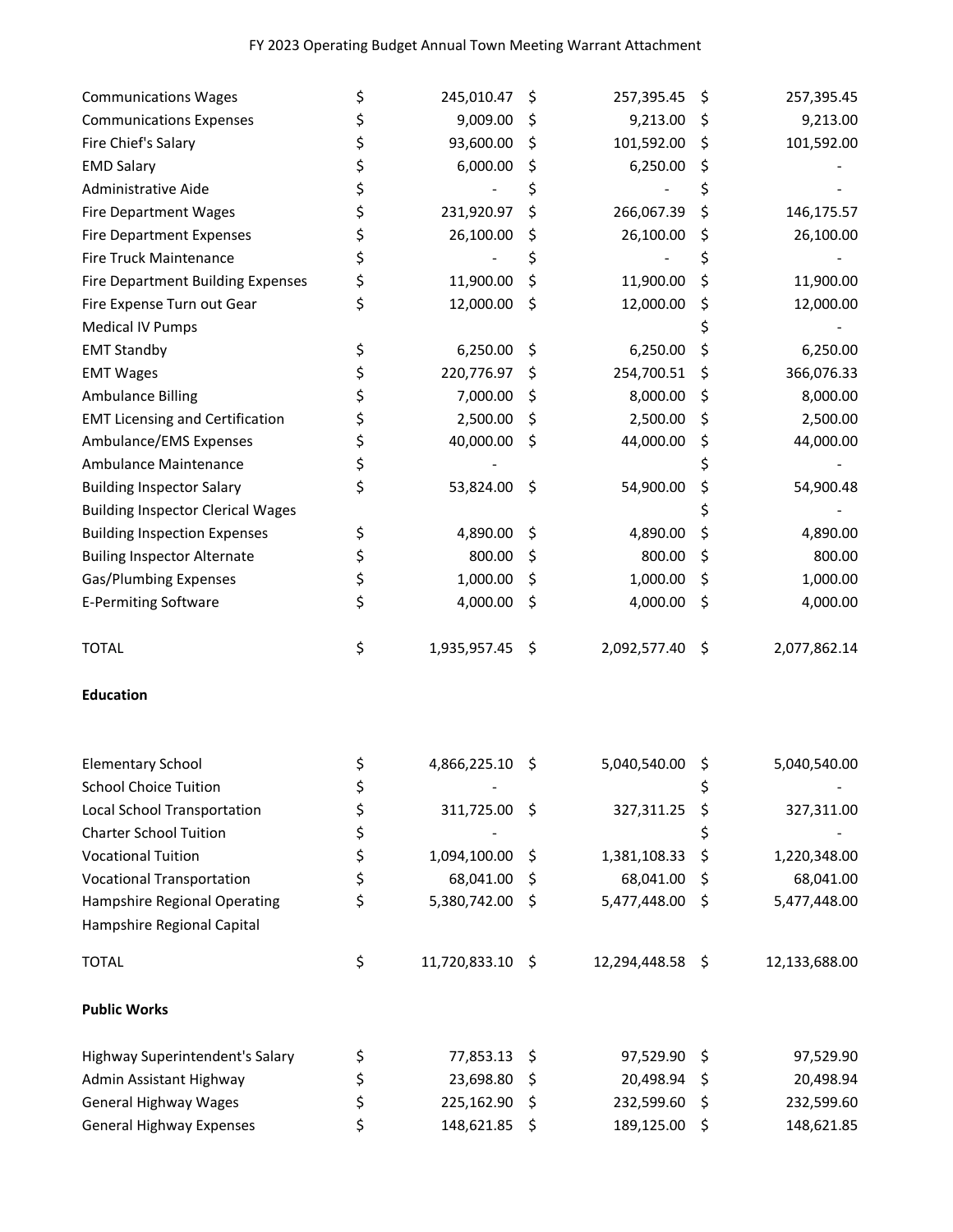## FY 2023 Operating Budget Annual Town Meeting Warrant Attachment

| Road Machinery Expenses             | \$<br>70,610.00     | \$  | 98,650.00     | \$  | 98,650.00  |
|-------------------------------------|---------------------|-----|---------------|-----|------------|
| <b>Highway Building Expenses</b>    | \$<br>22,944.00     | \$  | 22,239.78     | \$  | 22,239.78  |
| MS4 Storm Water Management          | \$                  | \$  | 32,000.00     | \$  | 28,875.00  |
| Winter Roads Wages                  | \$<br>141,076.20    | \$  | 165,215.00    | \$  | 142,000.00 |
| <b>Winter Roads Expenses</b>        | \$<br>122,100.00    | \$  | 122,100.00    | \$  | 122,100.00 |
| <b>Street Lighting</b>              | \$<br>26,000.00     | \$  | 28,600.00     | \$  | 28,600.00  |
| <b>Cemetery Commission Expenses</b> | \$<br>1,500.00      | \$  | 1,500.00      | \$  | 1,500.00   |
| <b>Tree Warden Expenses</b>         | \$<br>8,000.00      | \$  | 15,000.00     | \$  | 15,000.00  |
| <b>TOTAL</b>                        | \$<br>867,566.88    | \$  | 1,025,058.22  | -\$ | 958,215.07 |
| <b>Health &amp; Human Services</b>  |                     |     |               |     |            |
| <b>Health Department Wages</b>      |                     |     |               | \$  |            |
| Board of Health Clerical Wages      |                     |     |               | \$  |            |
| <b>Health Director</b>              | \$<br>49,683.04     | \$  | 50,676.70     | \$  | 50,676.70  |
| <b>Health Agent</b>                 | \$<br>12,148.90     | \$  | 12,391.88     | \$  | 12,391.88  |
| Board of Health Expenses            | \$<br>3,000.00      | \$  | 3,000.00      | \$  | 3,000.00   |
| Sharps Program                      | \$<br>3,000.00      | \$  | 3,000.00      | \$  | 3,000.00   |
| Mosquito Control                    | \$<br>5,000.00      | \$  | 5,000.00      | \$  | 5,000.00   |
| Animal Inspector Salary             | \$<br>3,121.20      | \$  | 3,183.62      | Ş   | 3,183.62   |
| Council on Aging Director           | \$<br>33,224.26     | \$  | 35,603.90     | \$  | 35,603.90  |
| <b>Council on Aging Wages</b>       | \$<br>5,813.51      | \$  | 7,549.71      | \$  | 7,549.71   |
| Council on Aging Admin              | \$                  |     |               |     |            |
| Council on Aging Expenses           | \$<br>1,229.62      | \$  | 1,229.62      | \$  | 1,229.62   |
| Veterans' Agent Salary              | \$<br>8,833.02      | \$  | 9,009.68      | \$  | 9,009.68   |
| Veterans' Agent Expenses            | \$<br>600.00        | \$  | 700.00        | \$  | 700.00     |
| Veterans' Benefits                  | \$<br>20,000.00     | \$  | 25,000.00     | \$  | 20,000.00  |
| <b>TOTAL</b>                        | \$<br>145,653.54 \$ |     | 156,345.11 \$ |     | 151,345.11 |
| <b>Culture and Recreation</b>       |                     |     |               |     |            |
| Library Director                    | \$<br>46,029.44     | Ş   | 49,843.83     | \$  | 49,843.83  |
| Library Wages                       | \$<br>66,313.72     | \$  | 80,285.69     | Ş   | 80,285.69  |
| Library Expenses                    | \$<br>4,233.00      | \$  | 4,233.00      | \$  | 4,233.00   |
| Library Books/Materials Expenses    | \$<br>29,900.00     | \$  | 30,512.53     | Ş   | 30,512.53  |
| <b>Library Utilities</b>            | \$<br>9,000.00      | \$  | 10,580.00     | \$  | 10,580.00  |
| Library Maintenance                 | \$<br>4,683.00      | \$  | 6,274.00      | \$  | 6,274.00   |
| Library Consultant                  |                     |     |               |     |            |
| <b>Park Commission Wages</b>        |                     |     |               | \$  |            |
| Park Commission Expenses            | \$<br>2,000.00      | \$  | 2,000.00      | \$  | 2,000.00   |
| <b>Historical Commission</b>        | \$<br>1,000.00      | Ş   | 1,000.00      | \$  | 1,000.00   |
| <b>Memorial Day</b>                 | \$<br>200.00        | -\$ | 200.00        | \$  | 200.00     |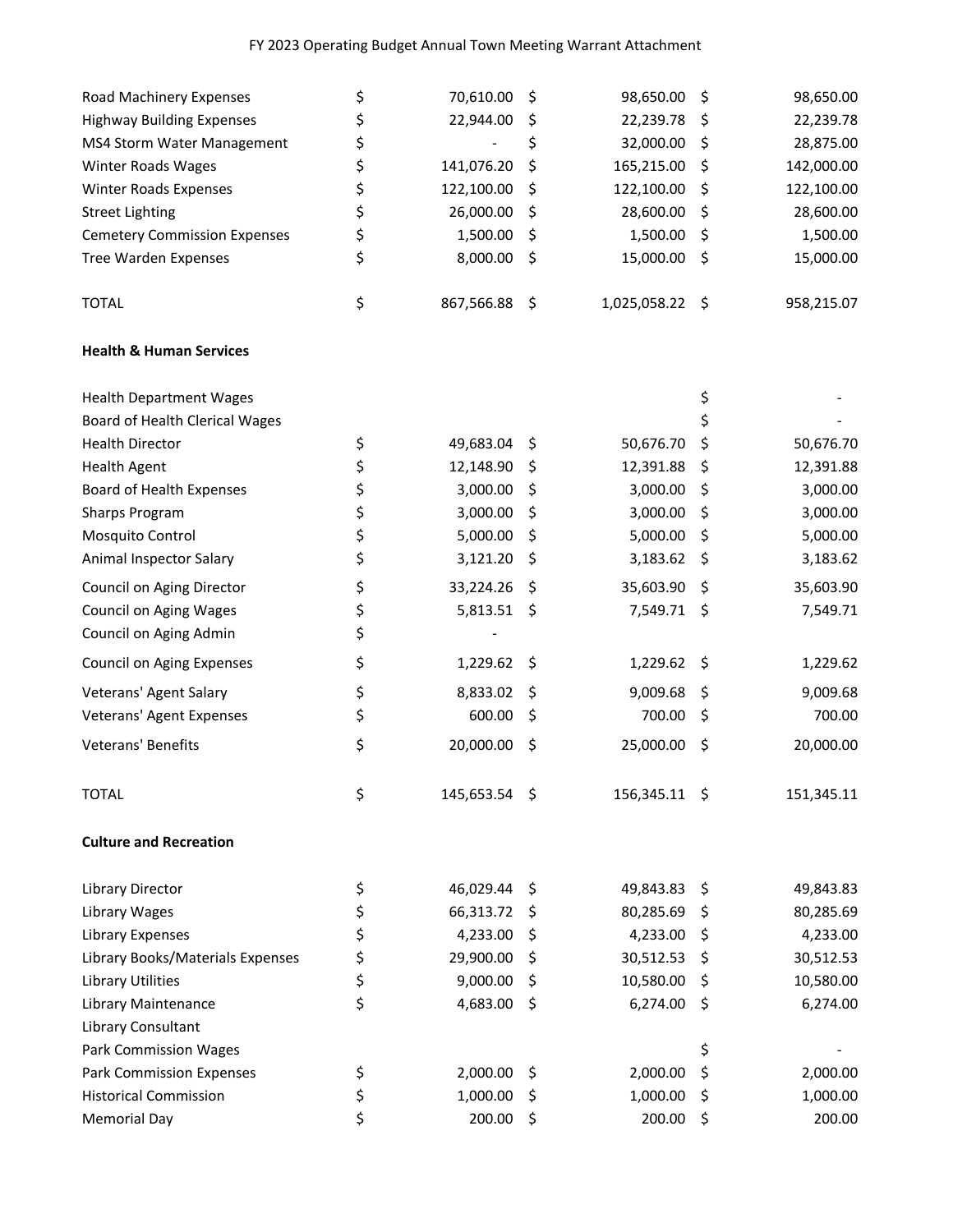## FY 2023 Operating Budget Annual Town Meeting Warrant Attachment

| <b>TOTAL</b>                                 | \$<br>163,359.16 \$   |    | 184,929.05 \$   |     | 184,929.05   |
|----------------------------------------------|-----------------------|----|-----------------|-----|--------------|
| <b>Employee Benefits</b>                     |                       |    |                 |     |              |
| <b>Retirement Contributory</b>               | \$<br>978,545.00      | \$ | 972,288.00      | \$  | 972,288.00   |
| Worker's Comp                                | \$<br>70,005.00       | \$ | 80,131.68       | \$  | 80,131.68    |
| <b>Unemployment Compensation</b>             | \$<br>8,000.00        | \$ | 20,000.00       | \$  | 8,000.00     |
| Group Health Insurance- Retirees             | \$<br>194,149.20      | \$ | 210,414.52      | \$, | 207,961.66   |
| Group Health Insurance                       | \$<br>923,546.48      | \$ | 999,328.58      | \$  | 982,287.76   |
| Medicare                                     | \$<br>111,516.60      | \$ | 117,597.01      | \$  | 118,347.96   |
| Group Life Insurance                         | \$<br>2,743.44        | Ş  | 2,564.52        | \$  | 2,564.52     |
| Group Life Insurance- Retiree                | \$<br>1,249.20        | \$ | 1,249.20        | \$  | 1,249.20     |
| Insurance - General                          | \$<br>104,100.00      | \$ | 113,040.00      | \$  | 113,040.00   |
| Prior Year Expenses                          |                       |    |                 |     |              |
| Prior Year Encumbered Expenses               |                       |    |                 |     |              |
| <b>OPEB Actuarial Study</b>                  | \$<br>3,300.00        | \$ | 3,465.00        | \$  | 3,465.00     |
| <b>TOTAL</b>                                 | \$<br>2,397,154.92 \$ |    | 2,520,078.51 \$ |     | 2,489,335.78 |
| <b>Debt Service - Principal</b>              |                       |    |                 |     |              |
| Debt Larrabee Renovation                     | \$<br>110,000.00      | \$ | 110,000.00      | \$  | 110,000.00   |
| Debt Pumper Tanker                           |                       |    |                 | \$  |              |
| Halloween Oct 2011 Storm Debt ****           |                       |    |                 | \$  |              |
| Debt Dump Truck                              | \$<br>35,000.00       | \$ | 30,000.00       | \$  | 30,000.00    |
| Debt Police/Fire Vehicles BAN                | \$                    |    |                 |     |              |
| Debt Norris School Projects Ban Debt Excl \$ |                       |    |                 |     |              |
| Debt Ambulance                               |                       | \$ | 68,064.00       | \$  |              |
| Debt Dump Truck New (140K)                   | \$<br>47,000.00       | \$ | 47,000.00       | \$  |              |
| Debt Police/Fire Vehicles                    | \$<br>26,287.00       | \$ | 24,000.00       | \$, | 24,000.00    |
| Debt Police Cruiser New                      | \$<br>19,512.00       | \$ | 19,000.00       | \$  | 19,000.00    |
| Debt Hampshire Regional HVAC Upgrade: \$     | 19,450.00             | \$ | 18,000.00       | \$  | 18,000.00    |
| Debt Norris School Repairs Debt Exclusior \$ | 26,240.00 \$          |    | 26,000.00       | \$  | 26,000.00    |
| Debt Norris School Roof ****                 |                       |    |                 | \$  |              |
| Debt Pequot Pond Sewer                       |                       |    |                 | \$  |              |
| Debt WPAT Bonds                              | \$<br>17,500.00 \$    |    | 17,500.00       | \$  | 17,500.00    |
| Debt East St Bridge DE                       |                       |    |                 |     |              |
| <b>TOTAL</b>                                 | \$<br>300,989.00      | \$ | 359,564.00      | \$  | 244,500.00   |
| Debt service - Interest                      |                       |    |                 |     |              |
| Int Larrabee Renovation                      | \$<br>39,668.76 \$    |    | 35,268.76       | Ş   | 35,268.76    |
| Int Pumper Tanker                            |                       |    |                 | \$  |              |
| Int Norris School Roof                       |                       |    |                 | \$  |              |
| Int Pequot Pond Sewer                        |                       |    |                 | \$  |              |